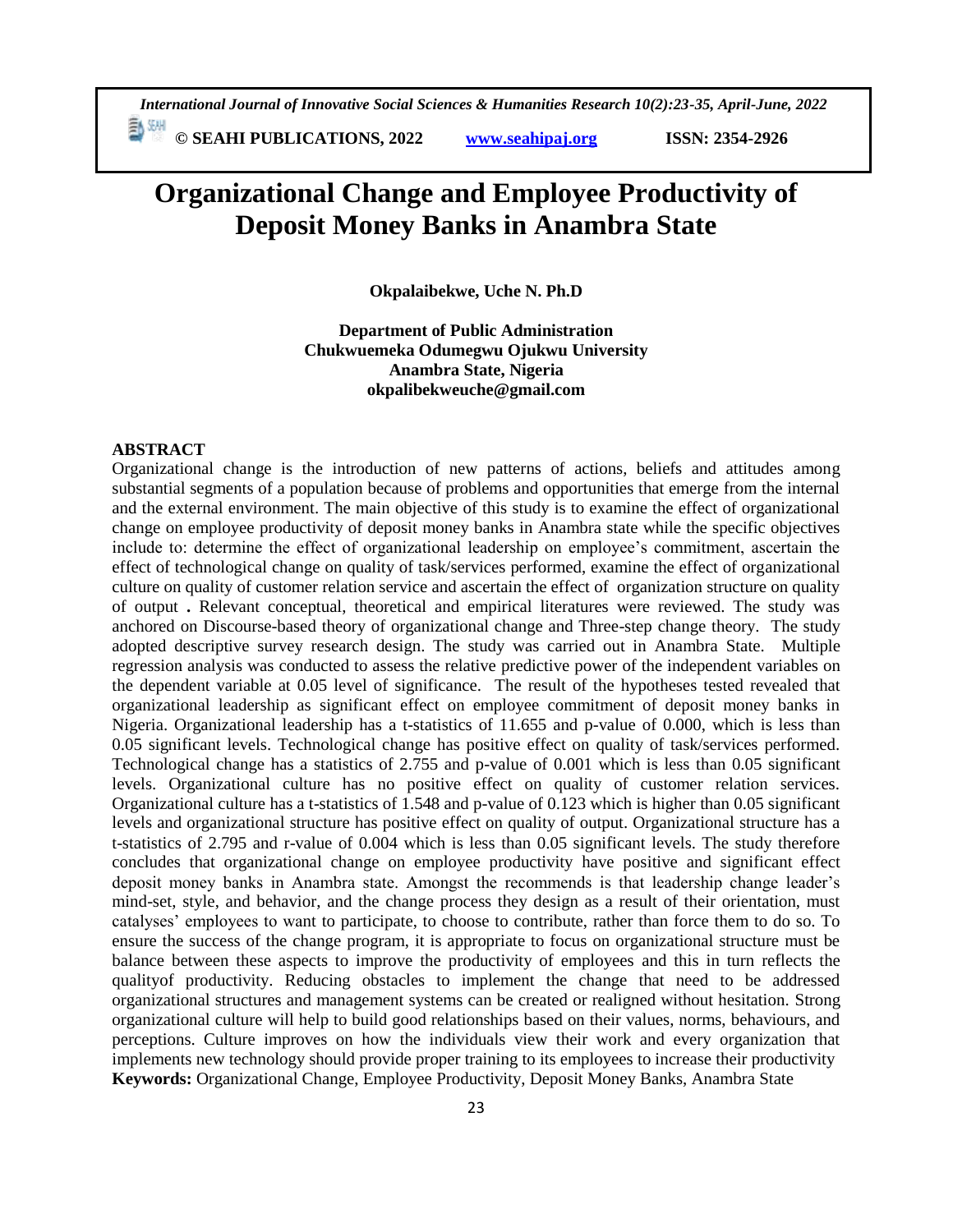### **INTRODUCTION**

The intricacies of change in today's business environment can be overwhelming for organizations, regardless of their operating motive and resources. Organizational change looks both at the process in which a company or any organization changes its operational methods, technologies, organizational structure, culture, leadership/management, communication, as well as what effects these changes have on it. Organizational change refers to the actions in which a company or business alters a major component of its organization for a better result or outcome. Organizational change is inevitable in a progressive culture. Organizations survive, grow or decay depending on the changing behaviour of employees. Employees productivity is the metric that is calculated based on the amount of output on a project versus the amount of time consumed on it. This shows how efficient and effective the employees are for a task or project. Employee productivity can be measured in terms of employee engagement, commitment, quality of output, quality of customer relation services, accurate outcomes, quality of task/services performed, speed (Agu, 2017).

Change in an organization is inevitable, and this affects employee productivity positively and negatively when not properly managed. Today organization tries to achieve fast growth, continuum improvement, profitability, preparation for future, and top situation in their activities in global spectrum. (Salajegheh et al 2015). It is very obvious that in many organizations today, change introduction is greeted with aversion and resistance for the fear of job loss and new work-process challenges management. Organizations are faced with the problems of change adoption as intra-organizational bickering evolves amongst the work force causing dissatisfaction while most organizations don't take cognizance of the human element in creating the strategy needed to implement change (Burnes, 2014).

Employees are the most important asset of any bank and they are directly related to banking activities as well as very crucial in the development, productivity enhancement, and success of the banking institutions  $R_{11}$ Burtonshaw-Gunn, & Salameh, 2011). Devising driven strategies that facilitate knowledge discovery and enhance the skill sets of employees is vital because the success of banking institutions and the realization of their objectives depend largely on human resources (Carter, & Gray, 2017). Improvements in the competence of employees influence employee productivity that manifests in service offering, responsiveness and customer satisfaction (Singh & Kaur, 2011).

Across Africa, performance of employees in the banking sector has been a major apprehension because of skills limitations in the areas of ICT innovation, and management, therefore, making most of African banks from countries like South Africa, Nigeria, Kenya, Uganda, Burndi and others as opposed to using management by foreigners due to human resource globalization (African development bank, 2015).

In Nigeria, the banking industry is undergoing changes in the areas of innovation and technology and its affecting employees of a productivity. The Nigerian banking industry is credited with successful reengineering efforts to meet the needs of customers in the 21<sup>st</sup> century banking environment (Chen, Hou & Fan, 2019). Among the processes reengineered in the banking sector include credit transfers, withdrawal and deposit operations, credit appraisal and interbank operations. It is important to state that the changes in bank process reengineering and the corresponding human skills, capabilities, competence have revolutionized the banking sector in Nigeria with radical improvements on customer services delivery, overall productivity, size of customer deposits loan asset quality costs and capital base. However, due to continues change that occurs in the banking institutions, employees of banks are more apprehensive and seems to effect their level of commitment, quality of task service performed and customer relationship.

Against the background, the study tends to evaluate the effect of organizational change on employee productivity of deposit money banks in Anambra state.

#### **Statement of the Problem**

Organizations produce change in the workplace more suddenly and frequently than ever before. Mergers and acquisition, new technology, restructuring, downsizing, outsourcing, are all factors that contribute to a growing climate of uncertainty in the work environment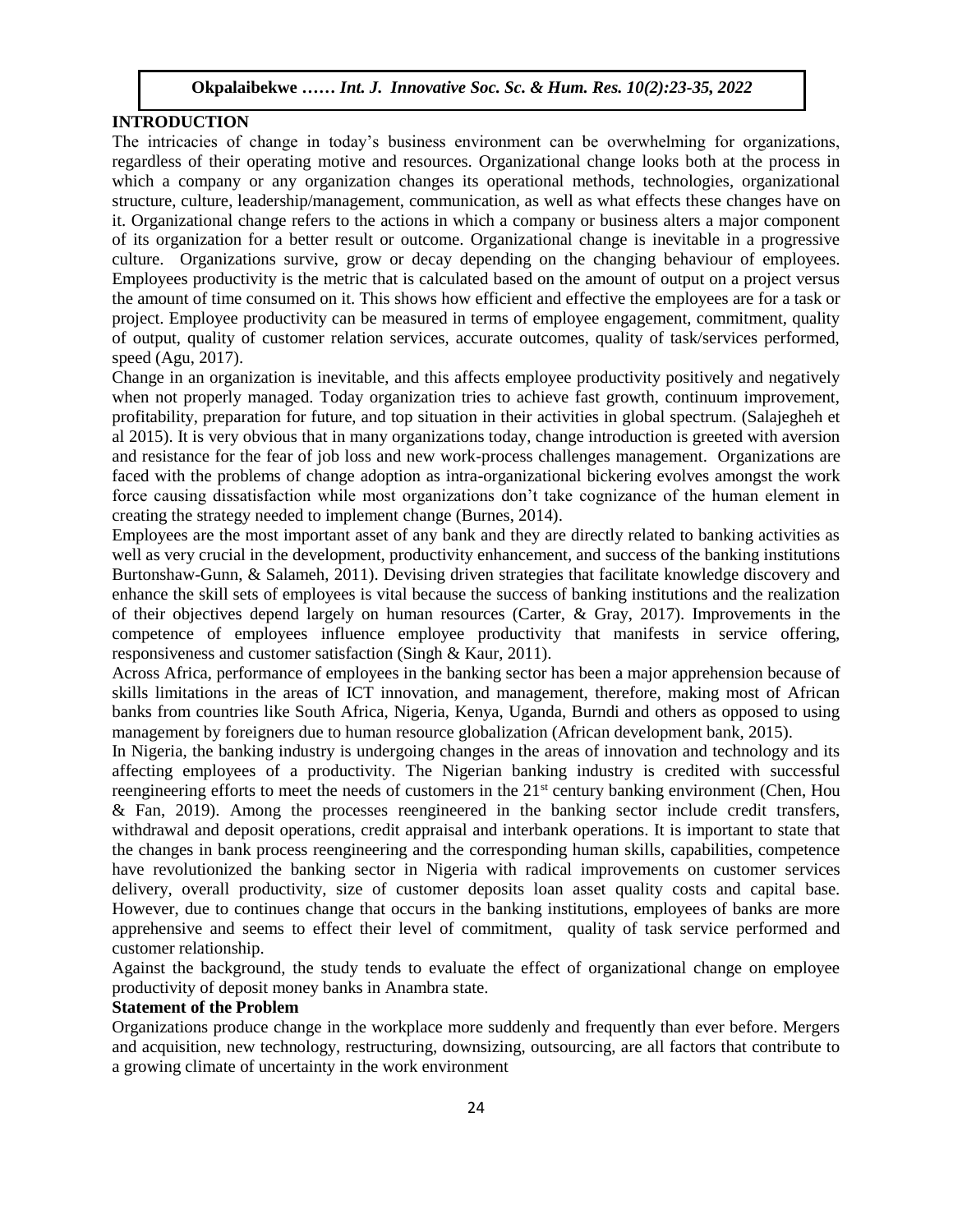However, most organizations don't take cognizance of the human element in creating the strategy needed to implement change, and this leads to constant failure in eth change programme. Resistance by employees and certain management level staff is another problem organization encounter in a bid to introduce change.

However, for change to produce its desired effect it must be accepted and embraced by the organizational employees. Most changes results in employee resistance in an organization thereby resulting in poor morale and productivity.  $\epsilon$  and productivity.

Therefore, the study seeks to evaluate organizational change and employee productivity of deposit money banks in Anambra state.

# **Review of Related Literature**

#### **Conceptual Review**

# **Organizational Change**

According to Burnes (2014), there is no one widely accepted, clear and practical approach to organizational change management that explains entirely what changes organizations need to make and how best to implement them with optimal organizational performance. Mowat, (2012) argues that a successful change project must involve the three steps of unfreezing the present level, moving to the new level and re- freezing this new level. Due to criticism leveled against planned approach to organizational change the emergent approach gained ground. Change is seen as driven from the bottom upwards (Burnes, 2014).

Contingency and Choice Change supports the proposition that the structure and the performance of an organization are independent on the situational variables that it faces. No two organizations are alike, and will not necessarily face the same variables. This approach, however, it is argued, lacks the mechanisms of relating structure to performance and assumes that organizations and managers do not have any significant influence and choice over situational variables and structure (Burnes, 2014).

Despite this criticism, Burnes (2016) suggests that an organization does not need to adapt to external environment, and advocates an approach of choice by suggesting that there is certainly evidence that organization swishing to maintain or promote a particular managerial style can choose to influence situational variables to achieve this. Kotter (2018) developed model which should be used at the strategic level of an organization to change its vision and subsequently transform the organization. Studies using this model here shown that the change process goes through a set of phases with each phase lasting ascertain amount of time and mistakes at any phase can impact the success of the change

Nowadays, organizational change is an ongoing process rather than a disruption to business equilibrium (Nicolaidis, and Katsaros, 2017). Nicoldaid is and Katsaros (2017) change needs to be constant in organization asit consumes more complexity and occurs more rapidly in greater volume. Organizational changes provide a significant event around which shared meanings, beliefs and values that are constructed destructed, and modified

The nature of the organization will affect the conception of organizational change. Change means narrative describing a sequence of events of how development and change unfold (Kassim, Tahajuddin, and Shahzad 2019). According to Kassim Tahajuddin, and Shahzad (2019) organizational change refers to wide changes such as restructuring operation as in layoff, self-managed team, and change in technologies, major collaborations, and rightsizing. Laura (2017) says that the change is not only for products and services that they provide, it also includes making changes at the organizational level such as continual equipment update, retraining employees, mergers and acquisition.

Nicolaidis (2017) defined organizational change as the introduction of new patterns of actions, beliefs and attitudes among substantial segments of a population because of problems and opportunities that emerge from the internal and the external environment. Change is important to modern business organization because it helps to sustain with evolving market demands and to stay competitive (Ye, Marinova, and Singh, 2017). Implementing strategic change is a double-edged sword as it concurrently generates expected performance gain and unexpected performance loss (Ye Marinova, and Singh 2017).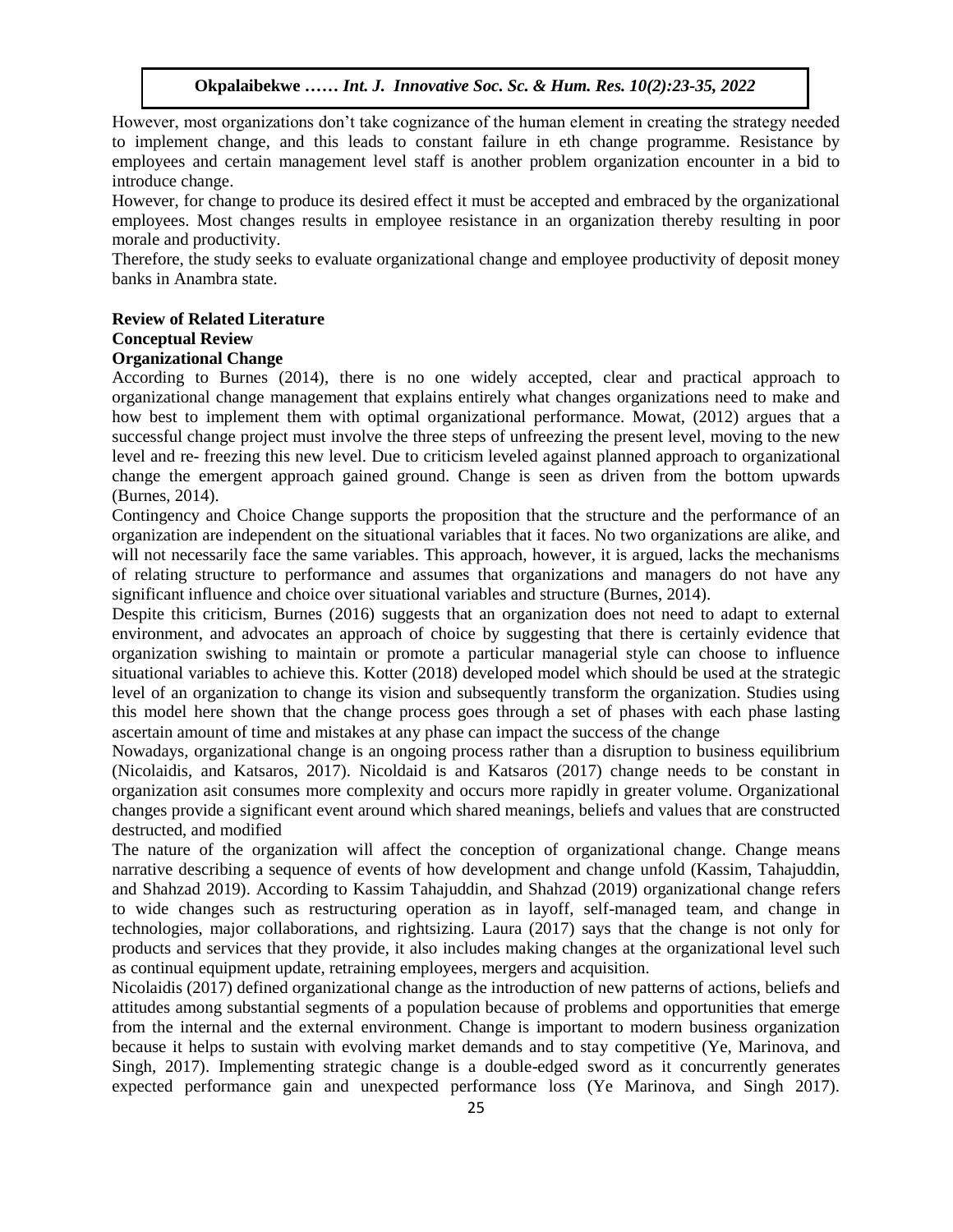Organizational change is often viewed as a necessary means to ensure that organizational strategies continue to be viable (Maya, 2019). On-going organizational changes are increasingly common in the workplace and embrace opportunities for growth and development as well as the potential for substantial  $\frac{1}{2}$ costs andlosses (Ye Marinova, and Singh 2017). According to Ye Marinova, and Singh (2017) change canbe defined as trigger event which will stimulates an evaluation process of perceptions, opinions, emotions and attitudes.

Organization has to always change the way in doing business in order to sustain growth, competitive and survive from the pressure by external and internal environments (Liu, 2019). Implementing change in an organization forces to people alter how they relate to one another. Nelissen and Selm (2018) says that the main objectives of having the organizational change were to make sure there are improvement of customer-friendly services and to gain better cooperation between the departments. The objectives of the changes and the consequences that will be happen normally can be informed through newsletter, intranets and also team meetings. The change process in each organizations unique in each situation. It is depends on the different natures of the organizations, business, work culture and values, management and leadership style. Change may bring satisfaction, joy and advantages to some of the organization (Zabid  $\frac{1}{2}$ and Sambasivan, 2013). According to Beard (2019), the impact of organization change will influence the task performance, the perception and the performance of worker. Mostly, employees form and react to the perception of jobs based on the characteristics of the task that they have to perform. Managing changes is one of the most critical challenges in organizations.

#### **Employee Productivity**

Employee productivity in the organization is very important to determine company's success and profitability. According to Chien (2014) found that a successful organization require employees who are willing to do more than their usual job scope and contribute performance that is beyond goal's whiling to do more than their usuar job scope and contribute performance that is beyond goars expectations. Employee's productivity is also important in undertaking of the flexible performance to be critical to organizational effectiveness in an increasingly competitive environment (Aryee, Chen and Budhwar, 2014). Nowadays, most of the companies will facing contemporary challenges and require put more attention on enhancing employees' performance (Gruman and Saks, 2019). Therefore, company more attention on emiancing employees performance (Grunal and Saks, 2013). Therefore, company<br>need to concern on recent trends in the organizational in order can create workers knowledge to facilitate in the desired advanced economies. Hence, to engage in effective performance, management needs to allow employees to have more authority to design their job and roles. Thus, at the end, employees will discover their job more fit between employees' skills, needs and values. Furthermore, organizational policies and daily practices need to interact well to builds prior standard in employees' performance (Gruman and Saks, 2019).

Some authors suggest that successful service firms such as banking will invest resources or maintaining the long-term relationships in the programs in order to increase job satisfaction and employees' performance (Karatepe, Uludag, Menevis, Hadzimehmedagic and Baddar, 2016). Besides, nowadays frontline employees also play a critical role in the organization change, because they are the people who interact more frequent with the customers. Moreover, self-efficiency, trait competitiveness and effort are used to predict frontline employee performance. Meanwhile, self-efficiency can influence the motivational and emotional reactions of the employees; therefore this will increase their confident and make them more joy in their job.

This rapid change will indirectly affect performance of the employees and give stressful feelings among the employees and managers from the condition of changing environment (Tavakolia, 2019). These problems can lead to various behavioral and health issues were resulted in the organizational change (Tavakolia, 2019). In the recent year, many company start to reduced or eliminated raises of the bonuses because need to make changes to cope with the economic downturn (Krattenmaker, 2019). Tavakolia (2019) states that employees 'performance will decrease due to the reason of downsizing, innovations, restructuring and mergers in the organization. In addition, changing ofthe location, time, quality and quantity of the task and responsibilities might radically affected work life of the employees (Tavakolia,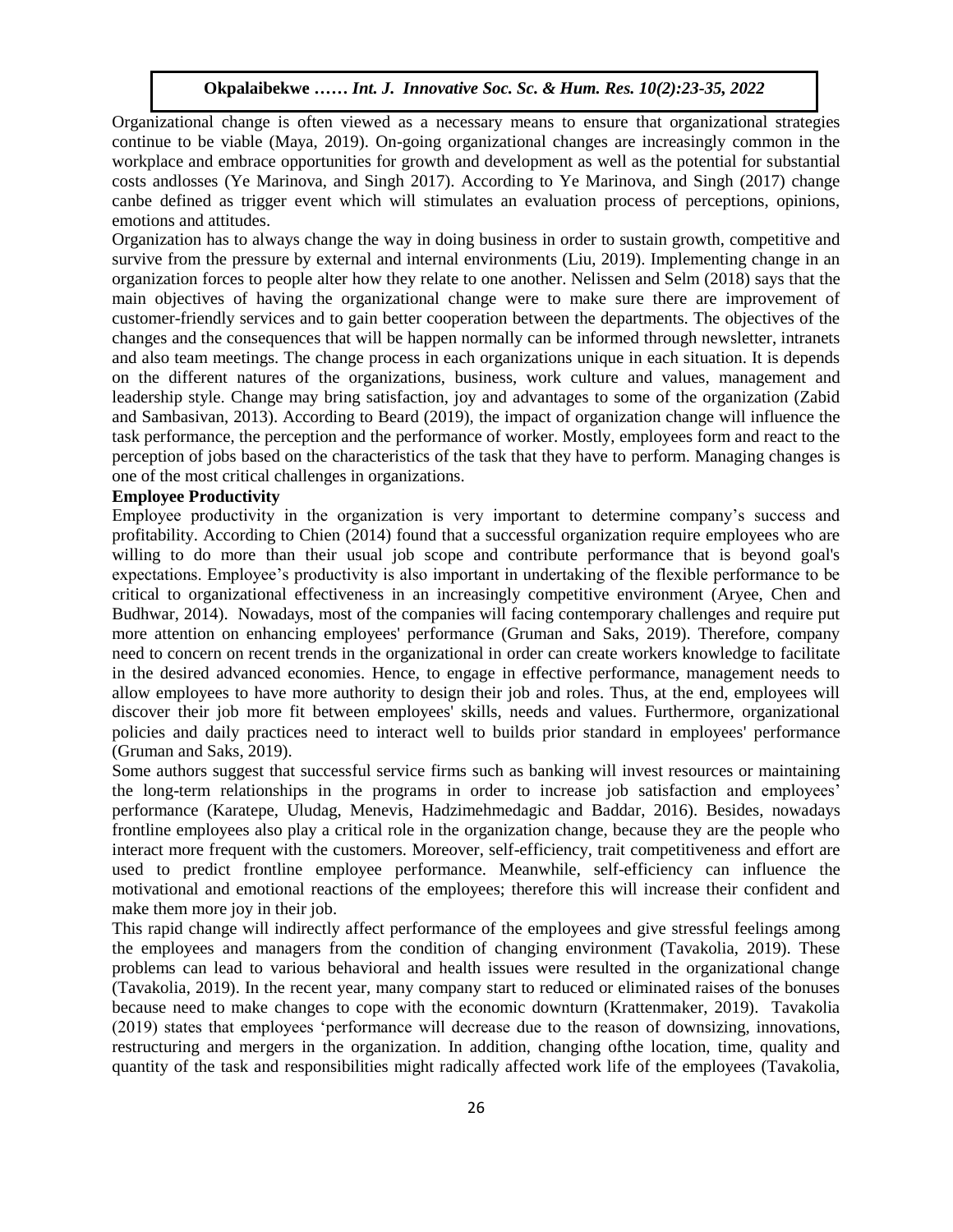2019). Furthermore, Levay (2019) suggests that creation of organization change will challenge the interests and values of the existing employees and build up crisis on the opposition to change.

Ramlall (2014) found that low motivation will lead to reduction of employee performance and other behaviours within organizations. Moreover, 86% of employers were experiencing difficulty to attract quality employees and 58% of the organizations are experiencing difficulty to retain high performance employees. Furthermore, organization change will decrease employees 'performance by low pay, nature of the work, long working hours and contribute to high turnover (Chiang and Jang, 2018). Other than that, organizational changes such as acquisition of the company will create variety of communication problems threatened not only employees' performance. Styhre (2019) shows that more recent form of the digital media or electronic systems such as computerized system and new machine system may require new forms of communication and well control in organization, in order to have a good adoption can good adoption of organizational change and link to increase employees 'performance. To overcome these problems, well communication about employees 'appraisal system should implement to provide employees better understanding about their performance. Besides, it is also a great opportunity to alert the gap between the actual and desired performance in the organizational goals. Hence, when the performance appraisals are done correctly, company may weigh the costs versus benefits of the employees 'performance. Thus, if measure correctly and consistently the benefits can be well worth the efforts (Krattenmaker, 2019).

## **Theoretical Framework**

Various theories that address organizational change have been advanced by a number of authors as regards to employee's productivity in organizations. This current study has used; Discourse-based theory of organizational change and. Three-step change theory all of which are relevant to the study.

# **Discourse-Based Theory of Organizational Change**

A number of studies have suggested that discourse theory and the analysis of organizational discourse offer considerable potential for understanding the nature and complexity of organizational change. However, while these studies demonstrate some of the potential contributions that a discourse based theory of organizational change might make, they also exhibit two inter-related problems First independently or in combination, none of the studies attempts to provide a comprehensive corintegrated discourse theory of change. The discursive change model, if one exists, is implicit, but not fully articulated. Second, by virtue of the model being underspecified, the value of the observations and results of studies of organizational discourse and change are potentially open to question or even undermined (Ford & Ford, 2018).

In reference to level of change related to discourses, it operates at several different levels. It is possible to identify five that merit attention in relation to organizational change –the intra-psychic, the Micro, the Meso, the Macro and the Meta. At the intra-psychic level a discourse might manifest itself in the form of internalized stories and interjected beliefs that an individual tells them self. It can also refer to cognitive frames and schemas (Ford & Ford, 2008). Analyses of discourses at the micro level focus on the detail of language in use by individuals. Beyond the individual focus of the micro-level, it is possible to consider discourse at theme so-level to explore the interpersonal. At this level discursive interactions will impact on the actions and behavior of individuals within a localized context, e.g. a department or among a specific group of actors who socially interact on a regular basis (Mumby, 2004).

Macro level discourses can be viewed as an aggregation and accumulation of an amalgam of me so-level discursive interactions in organizations. Here, interactions such as conversations and texts coalesce to form the dominant thinking, institutional practices and collective social perspectives within an organization. Meta level discourses have been described as discourses that are recognized and espoused at the broader societal level and across institutional domains. As such they might address "more or less standard ways of referring to/constituting certain type of phenomenon" (Alvesson & Kärreman, 2000). The texts within any level of discourse are linked to, and informed by discourses and the texts that operate from other levels. This inter-textually means that it is important to identify and analyze specific, micro-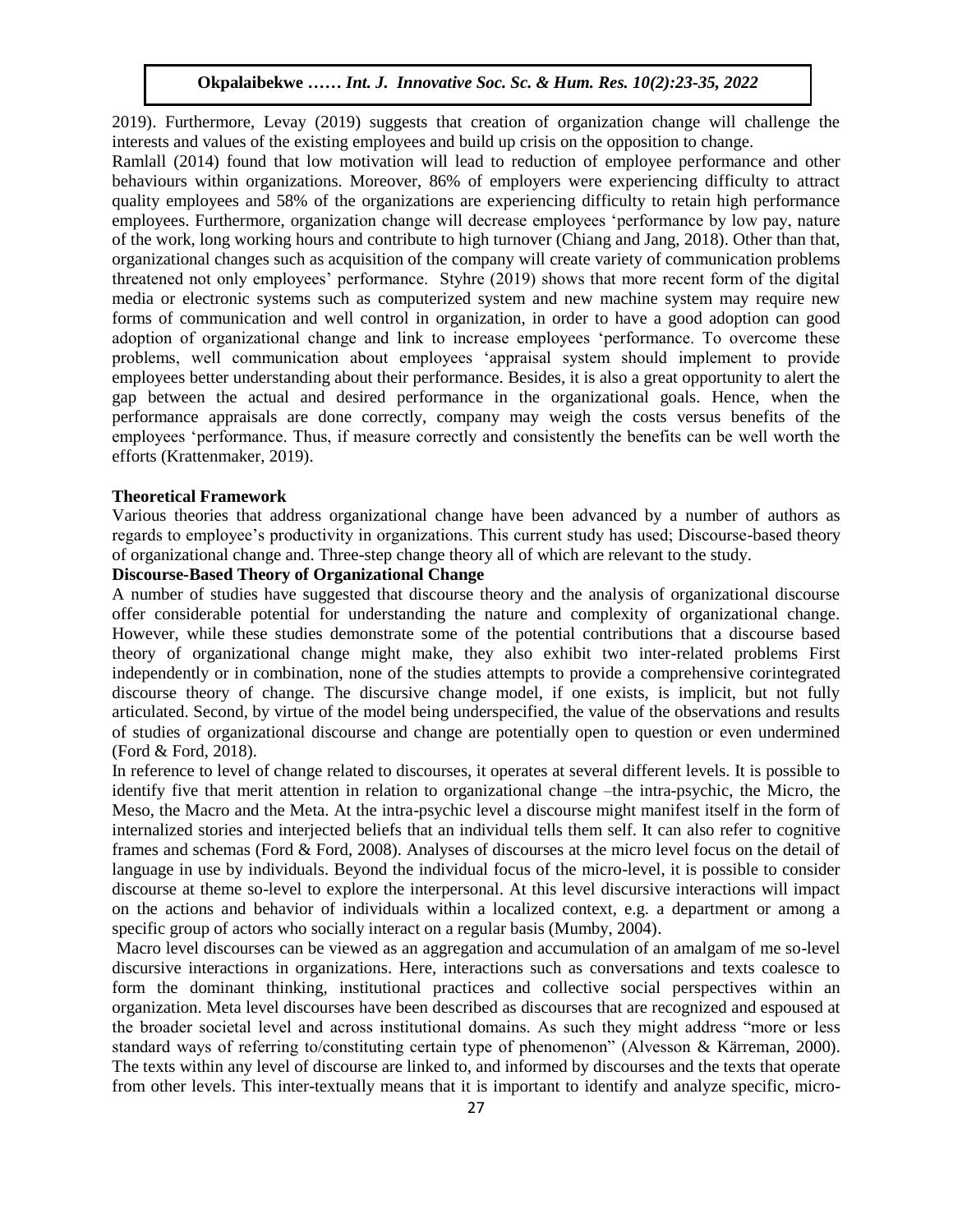level discourses pertaining to change, within say a conversation and to then place them in the context of other meso, macro or even meta discourses (Boje, 2001).

#### **Three Step Change Theory:**  Step Change Theory:

Kurt Lelvin (1951), introduced the three step change model. He views behaviour as dynamic balance of forces working in opposing directions. Driving forces facilitates change by pushing employees to the desired direction, while restraining forces hinder change by pushing employees to opposite direction.

According to Lewin (1951)the first step in the process of changing behaviours the unfreeze, the existing situation. This stage of change is built on the theory that human behaviour is established by past observational learning and cultural influences. Unfreezing is necessary to overcome the strains of individual resistance and group conformity. This means that employees should be explained to why the existing ways needs to be changed and how the change can bring about profit. This step also involves an organization looking into its core and re-examining it.

The second step where the real transition takes place is the change level. At this stage, good leadership and reassurance is important because these aspect not only lead to steer forward in the right direction but also makes the process easier for staff and or individuals who are involved in the process. Communication and time thus are the keys for this stage to take place successfully.

#### **Empirical Review**

Ochuko, (2020) investigated organizational theory and its impact on employees performance a study of union bank Nigeria Plc. In conducting this study, a total of 100 staffs of Union Bank were randomly selected from a staff population of 134. Three hypotheses were advanced to guide the study and data collected for the study were analyzed using multinomial regression analytical model. The findings revealed that adopted measures of organizational changes were found to be statistically significant towards enhancing employees' performance of Nigeria bank, while technological and leadership changes are tools for measuring the effectiveness of organizational changes. It was concluded that organizational changes integrate the internal strength of the organization to prepare the organization for any unexpected threat that may occur in the Nigeria banking industry. The study therefore recommended that government should provide conducive environment for banks to enable them cope with any unexpected threat that may occur within the environment.

Ahmed, Rehman, Asad, Hussainand Bila (2019) examined the impact of organizational change on the employee's performance in banking sector of Pakistan. In this study adopt Primary and secondary data collection techniques were used for obtaining data. Questionnaires were used for primary data collection. Leadership Communication, Procedural justice, Employee development, Tolerance to change are the variables considered for this study. The sample size for this research is (252) hence descriptive statistics and correlation analysis techniques were used for the analysis of data in SPSS software. The results show that organizational change has a positive significant impact on employee performance in banking sector of Pakistan. The study suggests that further research should be conducted in various sectors and also by increasing factors of organizational change in order to observe the overall impact of organizational change towards employee performance.

Omar, Mohammed, Al-Shegran, and Nura (2018) examined the impact of change management on the performance of employees. The researcher has designed a questionnaire for the purpose of collecting the raw data, and used the random sample in data collection, 220 questionnaire were distributed on the members of the sample and 200 questionnaire were retrieved and 20excluded because of invalidity, the number of questionnaires acceptable for analyses are200which % 95 of the study sample, SPSS were used to analyze data. The study reached arrange of outcomes including: Change in the organizational structure is not flexible, and therefore this organizational structure is not appropriate for the business requirements within the University Library leading to overlapping powers and responsibilities. There is a positive relationship between the areas of change (organizational structure, technology, individuals) and the performance of workers at a level 0.05 with 0.589, 0.648, 0.711correlation coefficient respectively. The study found a range of recommendations including: to ensure the success of the change program it is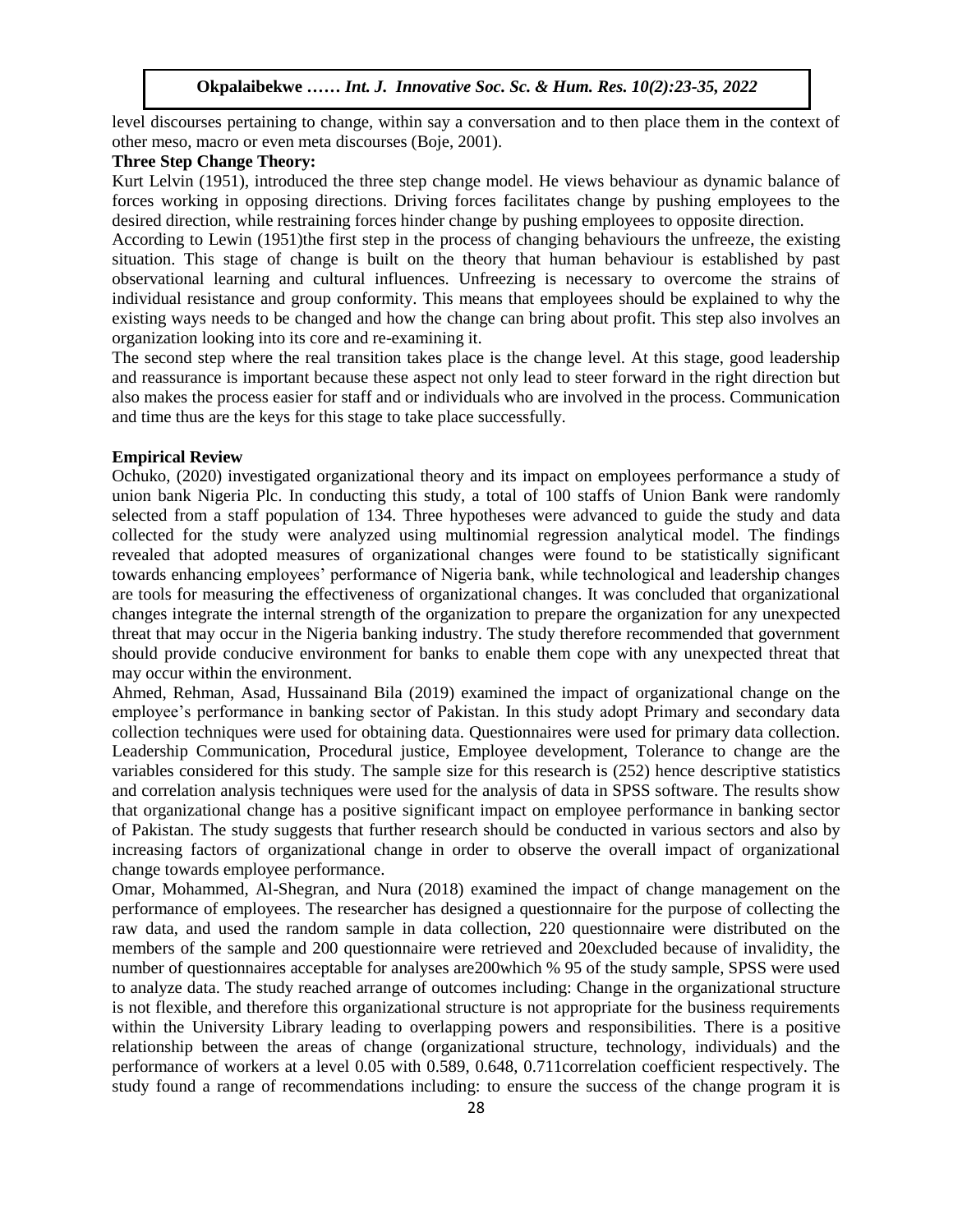appropriate to focus on organizational structure and human relations and technology and there must be a balance between these aspect to improve the performance of employees and this intern reflects the quality of productivity.  $\frac{1}{2}$  Maliciivity.

Al-Jarad at, Mohammed, Al-Shegran and Jadellah (2018) examined the impact of change management on the performance of employees. The researcher has designed a questionnaire for the purpose of collecting the raw data, and used the random sample in data collection, 220 questionnaire were distributed on the members of the sample and 200 questionnaire were retrieved and 20excluded because of invalidity, the number of questionnaires acceptable for analyses are 200 which % 95 of the study sample, SPSS were used to analyze data. The study find out that change in the organizational structure is not flexible, and therefore this organizational structure is not appropriate for the business requirements within the University Library, leading to overlapping powers and responsibilities and there is a positive relationship between the areas of change (organizational structure, technology, individuals) and the performance of workers at a level  $\alpha$  = 0.05 with 0.589, 0.648, 0.71 correlation coefficient respectively. The study found range of recommendations that change program it is appropriate to focus on organizational structure, human relations and technology and there must be a balance between these aspects to improve the performance of employees and this in turn reflects the quality of productivity.

Gonaseelan (2018) examined the impact of the implementation of change management processes on staff turnover. The study was descriptive, cross sectional and quantitative, involving the application of a questionnaire via e-mail and personal interviews, with a sample of staff from the core planning section in questionmane via e-man and personal interviews, with a sample of start from the core planning section in<br>the Network Infrastructure Provisioning division, where a high staff turnover rate existed. The questionnaire focused on assessing the impact of the implementation of change management processes on staff turnover at Telkom SA and was developed from the literature review. Data was analyzed using the Statistical Package for the Social Sciences (SPSS), Version 15 for both descriptive and inferential statistical Fackage for the Social Sciences (SFSS), Version 15 for both descriptive and interential<br>statistics. The findings show that a significant percentage of respondents were dissatisfied with the way management had handled issues related to change implementation, communication, turnover, morale and retention. With this in mind, recommendations on ways to reduce the impact of the key issues on the organization were made. These included the recommendation of lean methodology in order to deal with In gainzation were made. These included the recommendation of real methodologie the first three key issues, namely, implementation, communication, and turnover.

Chigozie (2019) examined management of change through the application of appropriate strategies. The study use survey research, questionnaire was administered to the respondents that enable the researcher to draw data for valid conclusion. Percentage table and chi-square statistical analysis were used in presentation and test of hypotheses. Therefore, at the end the main conclusion on drawn are that the organization studied have experienced change over the years, and the challenges and problems the organization faced in management of change through appropriate strategies are numerous that is, environmental workforce commitment, leadership style, gap identification and solution. Though the suggestions or recommendations includes to build up potential change agents who can effortlessly or painstaking show agility and resistance to adapt the change. And there should be need to develop employee's talent, competencies and skills in consonance to the trend of dynamic nature of the organization (environment) in order to survive.

Kangasniemi and Robinson (2018) examined the impact of organizational change on productivity. The study, we explore in greater detail these relationships, specifically the impact that organizational change has on productivity, using EUKLEMS augmented with additional data on training and other workplace practices and structures from the Labour Force Survey and the Community Innovation Survey for the UK. Our findings show very little evidence of our chosen measures of organizational change affecting productivity at the industry level, with the exception of advanced workplace practices. We find also weak evidence that in higher skilled industries, organizational change is more positively associated with production.

Nwinyokpugi (2018) investigated organizational change management and employees" productivity in the Nigeria banking sector a randomized population sample of 152 respondents which comprise employees and management staff of these banks were drawn using Taro Yamene sampling formula. The findings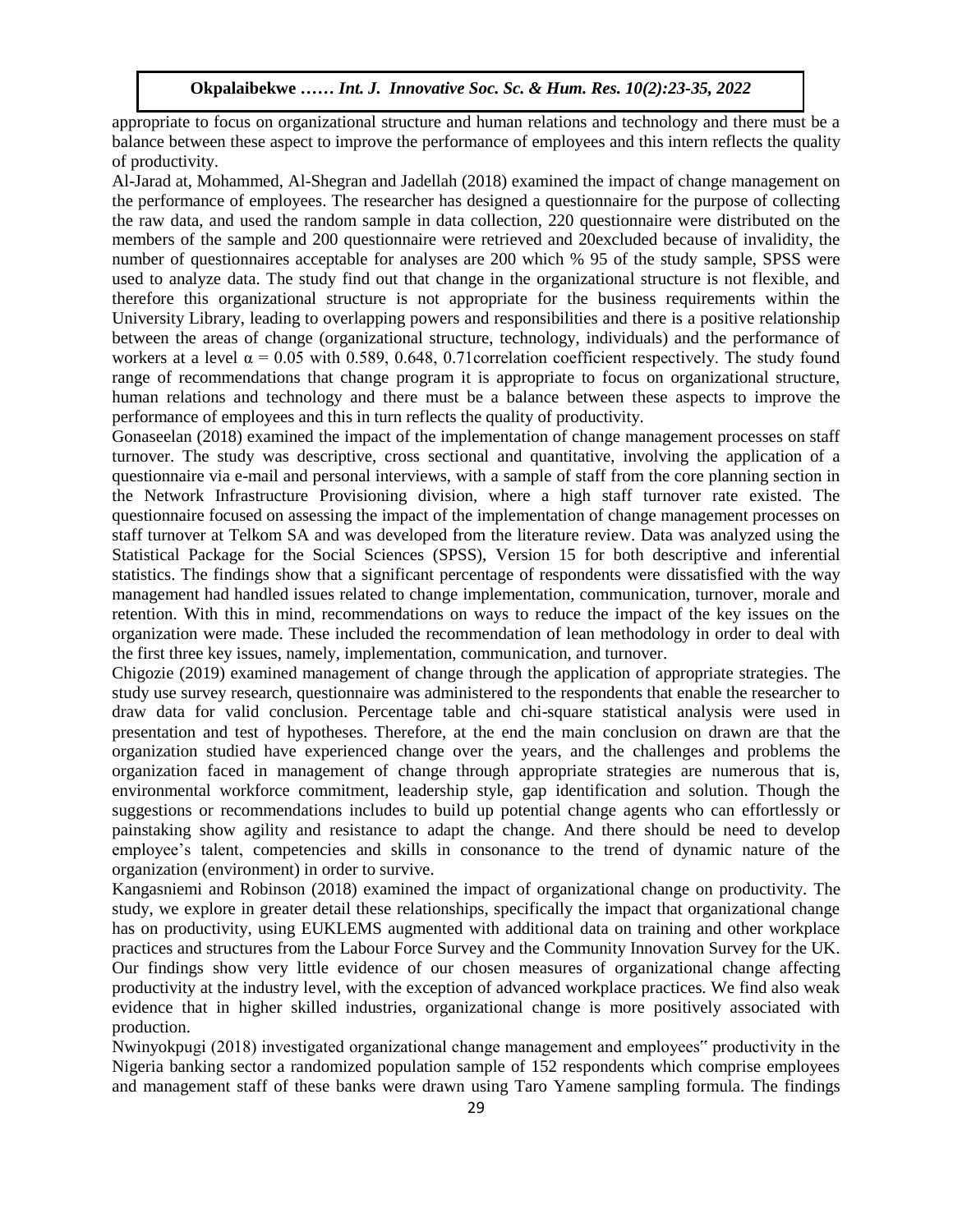derived from the results presented in the analysis of the data indicates that all tested dimensions of organizational change management (change communication, change identification, employees" engagement, change implementation and incentives) are significantly associated with the measures of employees "productivity. It is specifically recommended that change communication should be systematic, change implementation should be initiated from the top management and down to the employees in a clear and consistent manner, and incentives should be based on organizational contractual policies. Necessary recommendation was also made on getting the employees who will drive the change process to be engaged in the implementation processes in order to achieve employees" productivity.

# **METHODOLOGY**

# **Research Design**

**Research Design**<br>The survey method was adopted on this research work. Area of study is the 'relevant area' directly related to your research. This is there where it is essential for you to cover, through studying which involves you doing copious reading, thinking, investigating, consulting with adviser, note-making and writing in your research journey. The research work will carried out in selected Deposit Money Banks in Anambra State. research journey. The research work win carried out in selected Deposit Money Banks in Anambra State.<br>The population of study is made up of all the fifteen commercial banks in Anambra State of Nigeria. The banks include all the branches of the commercial banks selected with the three senatorial districts in Anambra State (Anambra north, Anambra central, and Anambra South). The breakdown of the population  $\frac{1}{2}$  is presented in the table below.

|                | <b>Name of Banks in Anambra central</b> | Population |
|----------------|-----------------------------------------|------------|
| $\mathbf{1}$   | First Bank Nigeria Plc, Awka            | 171        |
| $\mathbf{2}$   | <b>Sterling Bank</b>                    | 130        |
| 3              | Heritage Bank plc                       | 110        |
| $\overline{4}$ | Union Bank of Nigeria Plc, Enugu        | 186        |
| 5              | <b>Guaranty Trust Bank</b>              | 140        |
|                | <b>Name of Banks in Anambra North</b>   |            |
| $\mathbf{1}$   | keystone bank                           | 124        |
| $\mathfrak{2}$ | Zenith Bank Plc                         | 153        |
| 3              | Unity Bank plc                          | 96         |
| $\overline{4}$ | Wema Bank                               | 84         |
| 5              | Fidelity Bank Plc,                      | 127        |
|                | <b>Name of Banks in Anambra South</b>   |            |
| $\mathbf{1}$   | <b>Access Bank</b>                      | 135        |
| $\overline{2}$ | <b>Stanbic IBTC Bank</b>                | 150        |
| 3              | Eco Bank Plc, Owerri                    | 110        |
| $\overline{4}$ | <b>First City Monument Bank</b>         | 122        |
| 5              | Polaris Bank                            | 138        |
| 15             | Total                                   | 1967       |

Source: Author's Compilation 2021

#### **Descriptive Statistics**

|                              | <b>Mean</b> | <b>Std. Deviation</b> |     |
|------------------------------|-------------|-----------------------|-----|
| Organizational Leadership    | 4.0820      | .50413                | 300 |
| Organizational structure     | 4.0730      | .55354                | 300 |
| Organizational culture       | 3.7450      | .56495                | 300 |
| Technological changes        | 3.4710      | .61600                | 300 |
| <b>Employee Productivity</b> | 3.5350      | .61862                | 300 |

**Source:** SPSS Vision 21.0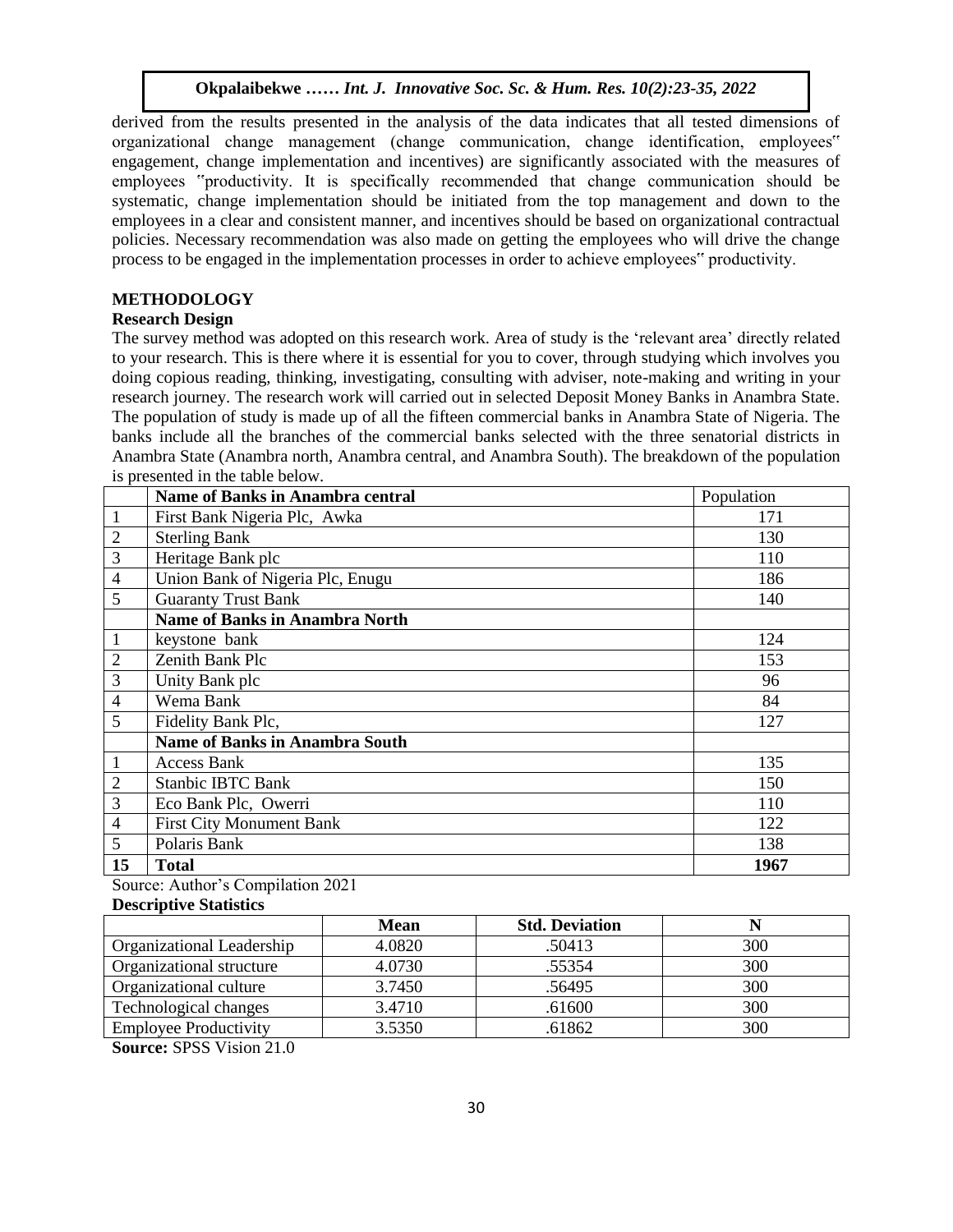**Okpalaibekwe** *…… Int. J. Innovative Soc. Sc. & Hum. Res. 10(2):23-35, 2022*

Based on the Table 3 above, the average and standard deviation for each of the predictor variables are as follows: Organizational Leadership ( $\mu$ =4.0820, sd=0.50413), Organizational structure ( $\mu$ =4.0730, sd=0.55354),Organizational culture ( $\mu$ =3.75, sd=0.56), Tolerance to change ( $\mu$ =3.47, sd=0.61). Besides, the criterion variable (employee's Productivity) demonstrates a mean of 3.54 and a standard deviation of 0.62.

#### **Test of Hypotheses**

Multiple regression analysis was employed to test the hypotheses formulated forth study. The multiple regression result is presented in the table below.

| <b>Variable</b>           |       | <b>T-Statistics</b> |       | <b>Probability</b> |  |
|---------------------------|-------|---------------------|-------|--------------------|--|
| Organizational leadership |       | 11.655              |       | 0.000              |  |
| Organizational structure  | 2.755 |                     | 0.001 |                    |  |
| Organizational culture    |       | 1.548               |       | 0.123              |  |
| Technological change      |       | 2.755               |       | 0.001              |  |
| R-squared                 |       | 0.733               |       |                    |  |
| <b>Adjusted R-squared</b> |       | 0.726               |       |                    |  |
| <b>F-Statistics</b>       |       | 107.563             |       |                    |  |
| Prob. (F-Statistics)      |       | 0.000               |       |                    |  |
| Durbin Watson             | 1.677 |                     |       |                    |  |

#### **Table 3 Summary of the Regression Result**

Source: Author's Computation Using SPSS Version 21.0

The regression result has coefficient of determination  $(R^2)$  of 0.733. This implies that 73.3% of the variations in employee productivity are being accounted for or explained by the variations in the explanatory variables. This shows that the explanatory powers of the independent variable are very high and strong. The adjusted  $\mathbb{R}^2$  supports the claim of the  $\mathbb{R}^2$  with a value of 0.726 indicating that 72.6% of the total variation in the dependent variable (employee productivity) is explained by the independent variables (the repressors). Thus, this supports the statement that the explanatory power of the variables is high and strong.

The F-statistic is instrumental in verifying the overall significance of an estimated model. The f-statistics of 107.563 and f-probability of 0.000 shows that that the model has goodness of fit and is statistically different from zero. In other words, there is significant effect between the dependent and independent variables in the model. This shows that the independent variables (Organizational leadership, organizational structure, organizational culture, technological changes) have a joint significant effect on the dependent variable (employee productivity).

From the regression result in table 4.8, it is observed that DW statistic is 1.677 which is approximately 2. Therefore, the variables in the model are not auto correlated and that the model is reliable for predications.

#### **Hypothesis One**

Ho1: Organizational leadership has no significant effect on employee commitment

Hi: Organizational leadership has significant effect on employee commitment

Based on t-statistics of 11.655and p-value of 0.000, organizational leadership was found to have a significant effect on employee's commitment. This result therefore suggests that we reject the null hypothesis and accept the alternate hypothesis which states that Organizational leadership has significant effect on employee commitment. This implies that Organizational leadership has significant effect on employee commitment deposit money banks in Nigeria

#### **Hypothesis Two**

Ho2: Technological change has no positive effect on quality of task/services performed.

Hi: Technological change has positive effect on quality of task/services performed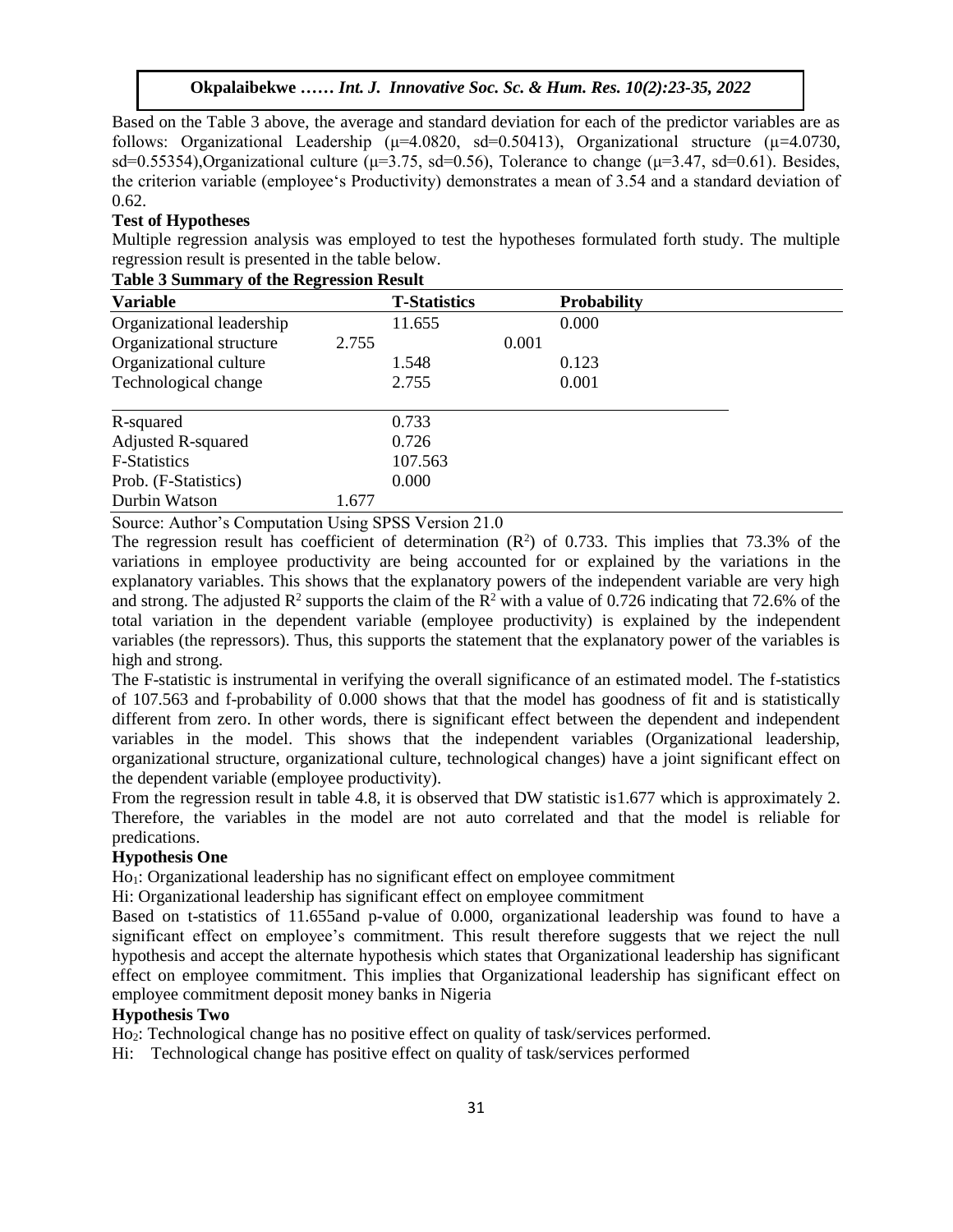Based on the t-statistics of 2.755 and p-value of 0.001, technological change was found to have significant effect on quality of task/services. Therefore, we reject the null hypothesis and accept the alternate hypothesis. This shows that technological change has positive effect on quality of task/services performed.

#### **Hypothesis Three**

Ho3: Organizational culture has no positive effect on quality of customer relation services.

Hi: Organizational culture has no positive effect on quality of customer elation services.

Based on the corresponding-statistics of 1.548 and p-value of 0.123, organizational culture was found to have an insignificant effect on quality of customer relation services. Based on this, we accept the null hypothesis and reject alternative hypothesis. This implies hat Organizational culture has no positive effect on quality of customer relation services.

# **Hypothesis Four**

Ho4: Organization structure has no positive effect on quality of output

Hi: Organization structure has positive effect on quality of output

Based on the t-statistics of 2.795 and p-value of 0.006, Organization structure has positive effect on quality of output. Therefore, we reject the null hypothesis and accept the alternate hypothesis. This implies that Organization structure has positive effect on quality of output

#### **CONCLUSION**  Arugu  $\mathcal{L}$  is a Most model with  $\mathcal{L}$  in the Soc. Sc.  $\mathcal{L}$

Organizational Change affects employee productivity of deposit money banks in Anambra State in various dimensions. This study sought to investigate the effect of organizational Change on employee productivity of selected deposit money banks in Anambra state. Organizational Change was measured in terms organizational leadership, organizational structure and technological which change had both positive effect on employee productivity of deposit money banks in Anambra State. Organizational culture has negative effect on employee productivity of deposit money banks in Anambra State.

Organizational change is a significant event in the life of private and public sector organizations of the twenty first century. Arugu & World …… Internative Soc. Sc. & Hum. Res. 8(1):1-11, 2020. Sc. 8(1):1-11, 2020. Sc. 8(1):1-11, 2020. Sc. 8(1):1-11, 2020. Sc. 8(1):1-11, 2020. Sc. 8(1):1-11, 2020. Sc. 8(1):1-11, 2020. Sc. 8(1):1-11, 2020. Sc. 8(1)

Leadership in an organization provides direction. A leader influences others to follow. The attitude and behaviors of the leaders substantially influence the performance of their subordinates..

Organizational culture improves on productivity of the employees. Organizational culture is how the organization carries itself on its operations. A strong organization will focus on the environment it creates for its workers. Technology enhances quality service delivery to university customers Computers are being embedded in to most operating systems to also improve on the quality of services as compared with the previous systems. Technology has resulted in increased efficiency in work as it is with most organization; computers are used by the employees and customers among others. Generally it is used for communication purposes like sending mails to ease movement and online services. The changes in technology have influenced the changes in structure. To ease workload computers are the most available and affordable technology used. The study concludes that organization change has significant effect on employee productivity of deposit money banks in Nigeria

# **RECOMMENDATIONS**

we therefore, recommends that leadership change leader's mind-set, style, and behavior, and the change process they design as a result of their orientation, must catalyses' employees to want to participate, to choose to contribute, rather than force them to do so. To ensure the success of the change program, it is appropriate to focus on organizational structure must be balance between these aspects to improve the productivity of employees and this in turn reflects the quality of productivity. Reducing obstacles to implement the change that need to be addressed organizational structures and management systems can be created or realigned without hesitation. Strong organizational culture will help to build good relationships based on their values, norms, behaviours, and perceptions. Culture improves on how the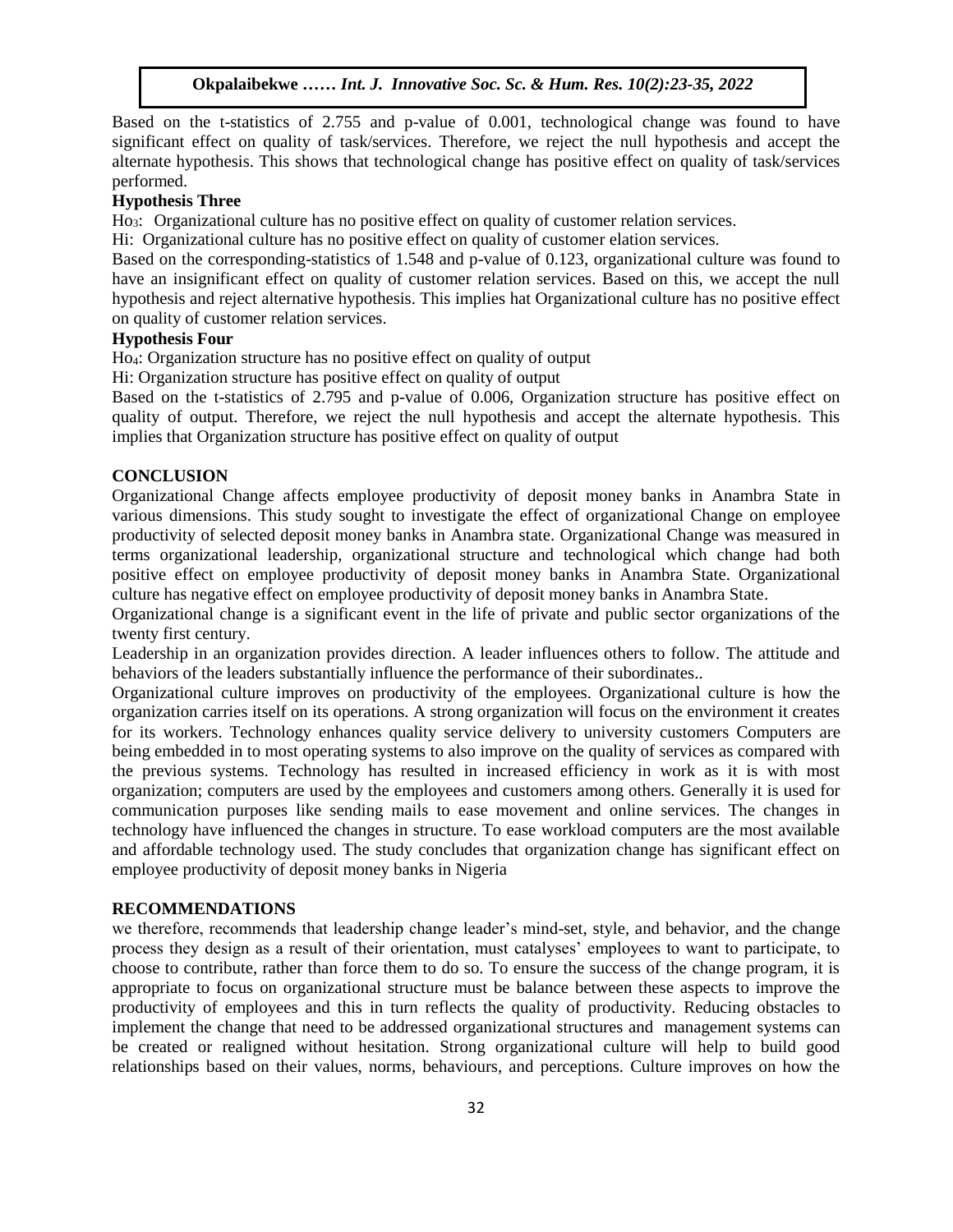individuals view their work and every organizations that implement new technology should provide proper training to its employees to increase their productivity

#### **REFERENCES**

Agu, A. O. (2017). *Research Methodology:* A practical to project writing. Onitsha: Najutel Publishers.

- Alvesson, M.,& Karreman, D. (2000). Varieties of discourse: On the study of organizations through discourse analysis. Human Relations, 53 (9), 1125-1149
- Anderson, R. L., College, B., & Terborg, J. R. (2018). Employee beliefs and support for a work redesign intervention. *Journal of Management, 14(3)*, 493-503.
- Appelbaum, S. (2018). Strategic organizational change: The role of leadership, learning, motivation and productivity. *Journal of Management*, 5(36), 289-301.
- Bowman, A. (2016). The relationship between organizational work practices and employee development. 1-51.
- Bunnell, T., Barter, P. A., & Morshidi, S. (2012). Kuala Lumpur metropolitan area: A globalizing cityregion. *Cities*, 19(5), 357-370.
- Burnes, B (2014). Managing Change: A strategic approach to organizational dynamics (4th Edition) Harlow: Prentice Hall.
- Burnes, B (2014). Managing Change: A strategic approach to organizational dynamics (4th edition) Harlow: Prentice Hall.
- Burtonshaw-Gunn, S. & Salameh, M (2011).Change management and organizational performance. United Kingdom.
- Carter, L., & Gray, D. (2017). Relational competence, internal market orientation and employee performance1. The Marketing Review, 7(4), 385-400.
- Chan, S. W., Heng, Y. P., Khor, S. C., Tan, W., &Yeoh, S. T. (2011).A study of employee retention in Malaysia: bank industry. Unpublished degree's *Thesis,* University of Tunku Abdul Rahman, Kampar, Perak, Malaysia.
- Chebat, J., & Slusarczyk, W. (2015). How emotions mediate the effects of perceived justice on loyalty in service recovery situations: An empirical study. *Journal of Business Research*, *58*(5), 664-673.
- Chen, A. S.-Y., Hou, Y.-H., & Fan, K.-T. (2019).The effect of organizational change on team creativity, job satisfaction, organizational commitment, and work performance. *Proceedings of ASBBS, 16(1)*, 1-5.
- Cherry, K. (2019). What is validity? Retrieved June 13, 2011, from <http://psychology.about.com/od/researchmethods/f/validity.htm>
- Chiang, C.-F., &Jang, S. C. (2018). An expectancy theory model for hotel employee motivation. *International Journal of Hospitality Management, 27*(2), 313-322.
- Contartesi, R. A. (2019). School climate: A correlation analysis of superintendent leadership communication and employee performance. *University of Phoenix*, 1-8.
- Csaszar, F. A., (2018). Organizational structure as a determinant on performance: Evidence from mutual funds. Retrieved on 9/3/2016 from:
- Dahlberg, L. C. (2017). Supervisor-Subordinate communication during organizational change: The effects in employee trust and morale. *Queens University of Charlotte*, 1-13.
- Das and Kumar (2019), Interpretive schemes in cross- national alliances: *Managing conflicts and discreparices. Cross cultural management: An International journal 17(2), 154-169*
- Dayan, M., & Benedetto, A. D. (2018). Procedural and interactional justice perceptions and teamwork quality. *The Journal of business and Industrial Marketing, 23(8)*, 566-576.
- Devos, G., Vanderheyden, K., & Broeck, H. (2012). A framework for assessing commitment to change. Process and context variables of organizational change. *Journal of Management*, 2-34.
- Dong, L &Glaister (2017*),* National corporate differences in international strategic alliances: Perceptions of Chinese partners, *Asia Pacific Journal of Management.* 24, (5)191-205
- Dulger, M. (2019). Human side of change: A conceptual model. *Journal of Economics*, 1-28.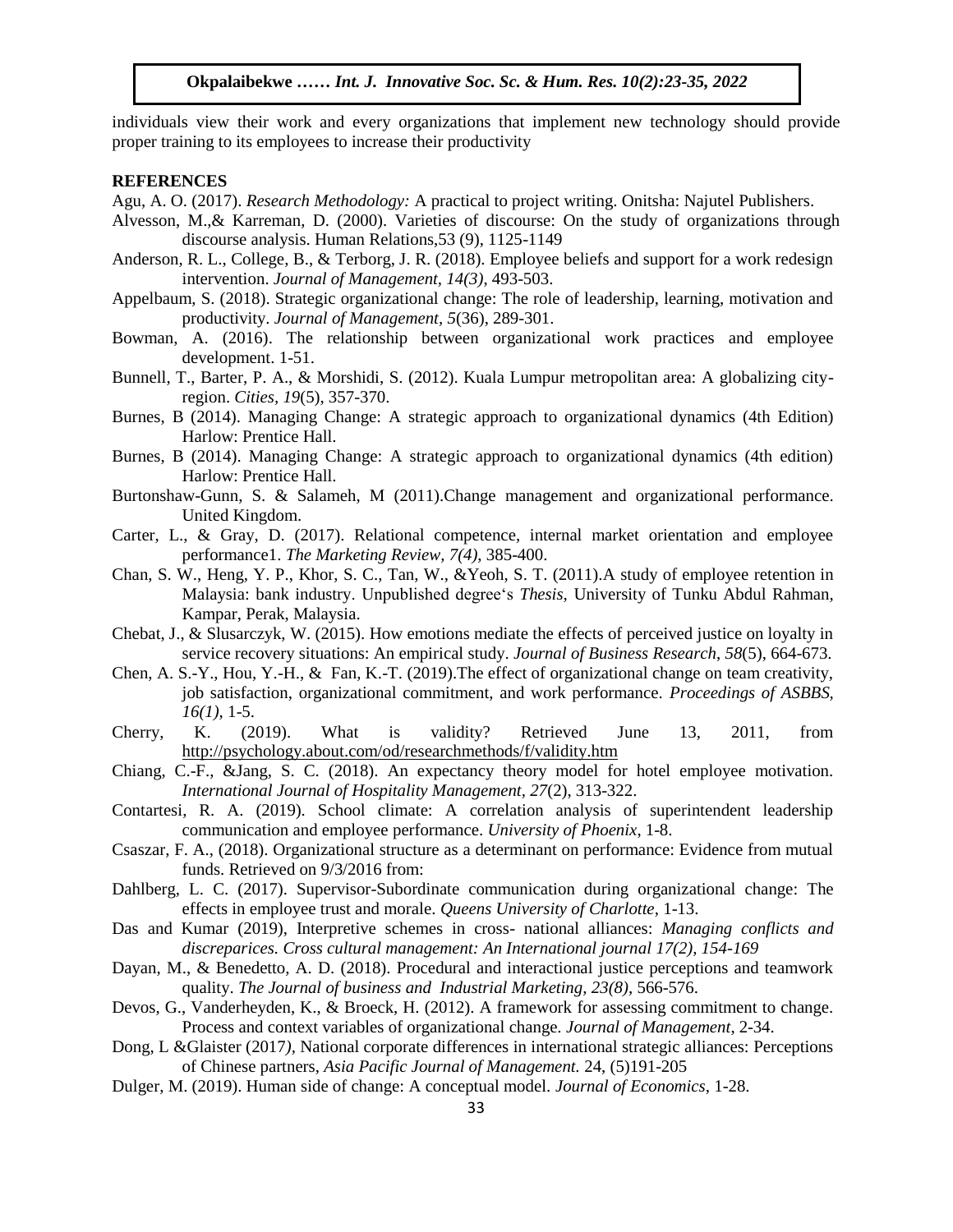- Dunphy, D &Stace, D. (2013). The strategic management of corporate change. Human Relations, 46(8),  $905 - 918.$
- Edwards, C., & Walton, G., (2019). Change and the academic library: Understanding, managing, and coping, IMPEL2 Project, on eLib Project Funded by JISC.
- Elijah, N. G., Njuguna, A. A. & Muathe S.M.A (2016). Change management on employee performance. International journal of research in social sciences. 6(3).
- Erwin, D. (2019). Changing organizational performance: examining the change process. Hospital *Topics, 87* (3), 28-40.
- Fedor, D.B., Caldwell, S., & Herold, D.M. (2016). The effects of organizational changes on employee commitment: a multilevel investigation. *Personnel Psychology,* 59, 1, 1-30.
- Flamholtz, E. (2019). Organizational control systems as a managerial tool. California Management *Review, 22*(2), 50-59.
- Flock, K. (2016). Communication in organizational change. *Academy of Management Journal*, 32, 115- 130.
- Honey, P. (2018). The management of change. *Management Services, 32(12)*, 14-16.
- Horn, C. E. V., & Fichtner, A. R. (2013). An evaluation of state-subsidized, firm-based training: the workforce development partnership program. *International Journal of Manpower, 24*(1), 97- 110.
- Howell, J. M., & Frost, P. J. (2019). A laboratory study of charismatic leadership. *Organizational Behavior and Human Decision Processes*, 43, 243-69.
- Hunt, O., Tourish, D., & Hargie, O. D. W. (2019). The communication experience of education managers: Identifying strength, weaknesses and critical incidents. *The International Journal of Educational Management, 14*(3), 120-129.  $Eaucational Management, 14(3), 120-129.$
- Islam, M. Z. (2014). Matter on organizational change? Evidence from Depz, Bangladesh. *Field of Research: Management, Organizational Behavior*, 1-15.
- Johansson, C., & Heide, M. (2018). Speaking of change: Three communication approaches in studies of organizational change. *Corporate Communications: An international Journal, 13(3)*, 288-305.
- Jones, R. A., Jimmieson, N. L., & Griffiths, A. (2015). The impact of organizational culture and reshaping capabilities on change implementation success: The mediating role of readiness for change. *Journal of Management Studies, 42(2)*.
- Joseph, N. S., & Patricia, J. G. (2019). Communication competencies as discriminators of superior's ratings of employee performance. *The Journal of Business Communication, 26(3)*, 217-229.
- Kahindi, A. N. (2019). Human resource strategies for managing back-office employees in subsidiary operation: The case of two investment multinational banks in Tanzania. *Journal of World Business, 46*(1), 13-21.
- Kale & Sign, (2019). Managing strategic alliances: what do we know now, and where do we go from here?.*Academy of Management Perspectives,*1(1), 45-62
- Kang, Y. J., Kim, S. E., &Chang, G. W. (2018). The impact of knowledge sharing on work performance: An empirical analysis of the public employee perceptions in South Korea. *International Journal of Public Administration, 31*(14), 1548-1568.
- Kotter, J.P (2016). Leading Change. Boston: Harvard Business School Press.
- Kotter, J.P (2018). The Leadership Factor. New York: The Free Press.
- Kute, D., & Upadhyay, P., (2014). The impact of technological changes on the performance of the employees in commercial printing industry. *Journal for Contemporary Research in Management*, 4,(12) 67-72
- Lam, W. F., Lau W., Ng Mei, H., Shua, H. Y. &The, S. E. (2017). The impacts of organizational change towards employee performance in banking industry. A research project submitted in partial fulfillment of the requirement for the degree of Bachelor of business administration UniversitiTunku Abdul Rahman